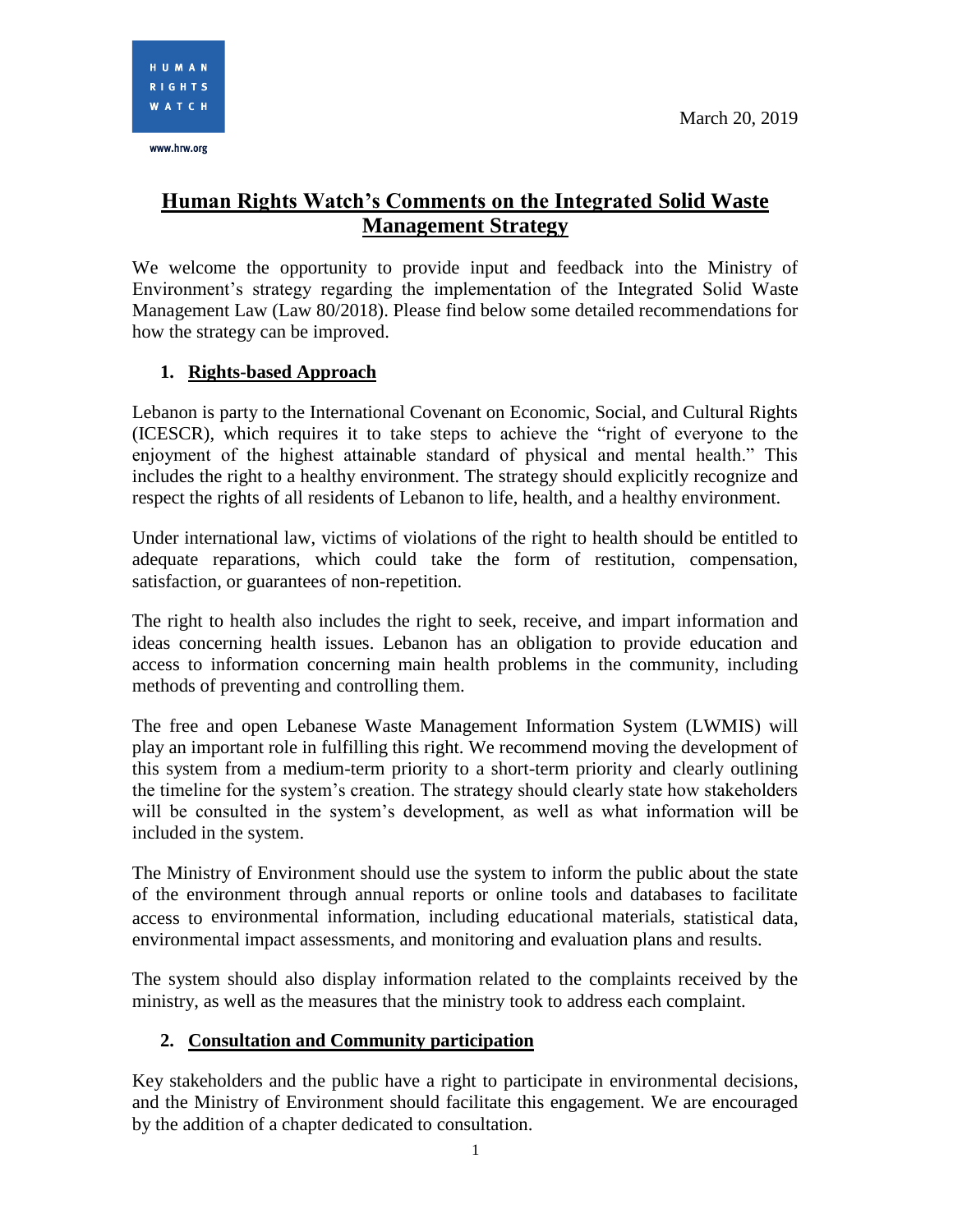However, some key actors whose participation is vital in ensuring the success of the strategy's implementation are not included in the strategy. These include:

- Ministry of Justice: the ministry plays a key role in ensuring accountability and redress for those who suffer as a result of environmental harm caused by the mismanagement of waste.
- Ministry of Education: the ministry has an important role to play in designing awareness programs, in close coordination with the Ministry of Environment, and in introducing waste management awareness and best practices into school curricula.
- Ministry of Information: the ministry's cooperation will be vital in developing the Lebanese Waste Management Information System (LWMIS) and in ensuring that this system is free, open, and accessible to the public.
- Ministry of Health: the ministry's cooperation will be necessary for establishing and implementing guidelines on the proper handling of medical waste. The ministry will also need to assess, monitor, and report on the environmental impact on public health.
- Ministry of Energy and Water: the ministry's cooperation will be necessary in developing waste to energy programs.

We welcome the development of a comprehensive Stakeholder Engagement Plan. However, the development of this plan is given priority "C". We suggest more highly prioritizing this, given that consultation must be included at every stage in the development, planning, implementation, and enforcement of the strategy.

The Stakeholder Engagement Plan should, in particular, ensure that affected communities and civil society have the opportunity for informed input and engagement in solid waste management planning prior to the adoption of particular approaches or decisions.

The Ministry of Environment should facilitate this, including by encouraging and facilitating public participation in the development of policies, plans, and environmental standards through online portals; making draft regulations available online and open for public comment; publishing notices of proposed rules and giving the public an opportunity to submit comments; allowing public participation in environmental impact assessments; and holding stakeholder consultations with civil society organizations and communities affected by environmental harms caused by waste.

## **3. Monitoring and Evaluation**

We are encouraged by the priority allocated to the setting up and strengthening of procedures for monitoring and evaluation. However, we suggest that the development of a well-functioning LWMIS be set as a short-term, rather than medium-term, priority. A functioning information system is a pre-requisite for the strategic implementation of many policies and measures that are to be executed in the short-term.

The strategy does not provide any details about the way in which the ministry will conduct its monitoring and evaluation. However, it assigns the responsibility of "monitoring the fulfillment of targets set" to the National Solid Waste Management Authority (NSWMA), to be established in accordance with the ISWM law. Given that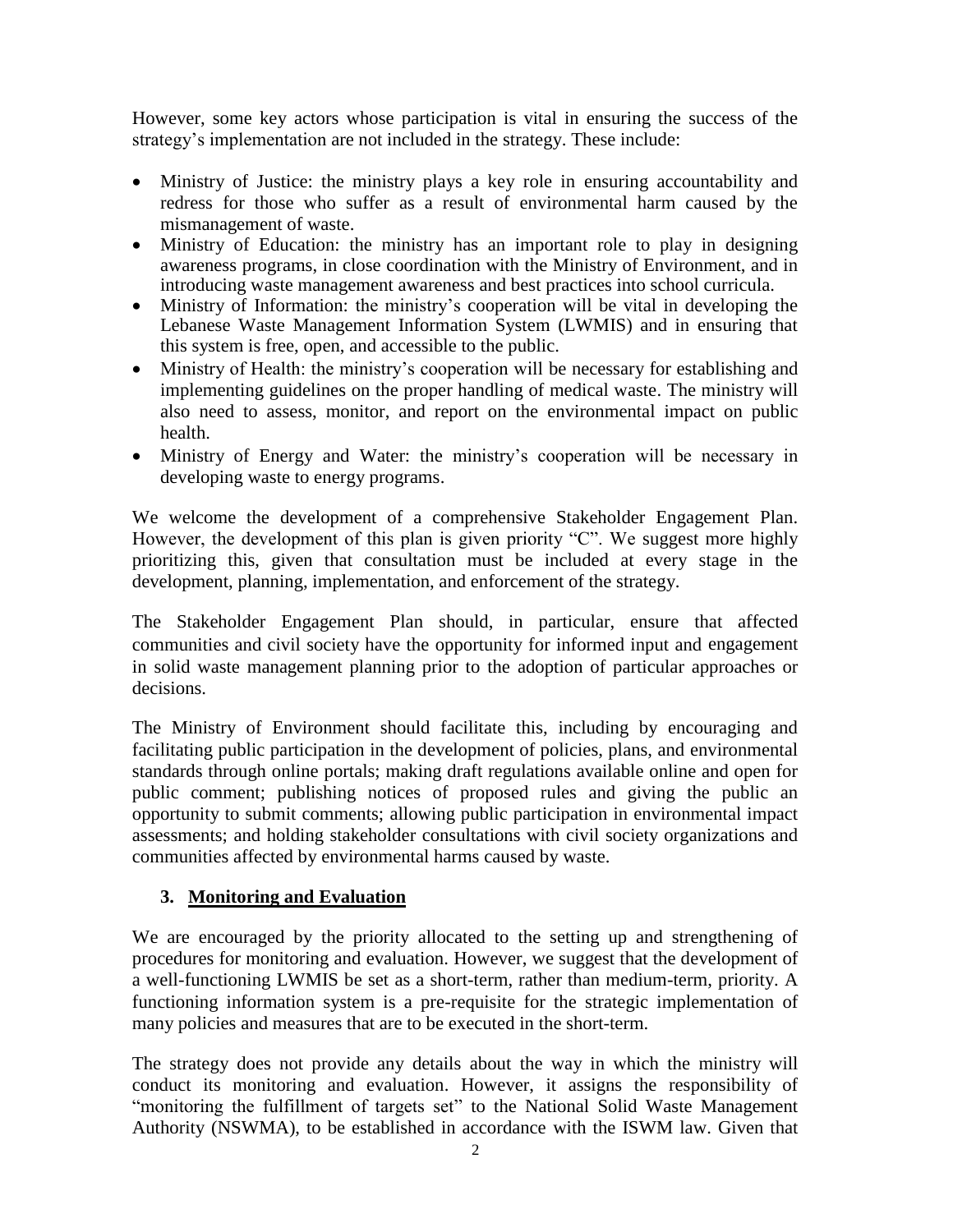the NSWMA is also responsible for the implementation of central projects, this dual role may constitute a conflict of interest.

The strategy should include plans and adequate allocation of resources for both the proactive and the reactive monitoring of waste management violations. The strategy should set a detailed plan regarding the frequency and scope of proactive visits to dumps and other waste management sites.

It should also ensure that the Ministry has the financial resources and staff to adequately respond to and address citizen complaints reactively. The strategy should clearly delineate the process by which citizens can file complaints, track their complaints, and receive notifications regarding the way in which their complaints were handled. The strategy should also clearly explain how the complaints will be handled by the Ministry, and how the Ministry will cooperate with the municipalities, security forces, and judiciary to respond to complaints.

#### **4. Enforcement**

The strategy highlights the need to improve the capacities and mechanisms of the Ministry of Environment to ensure proper compliance control and enforcement of the waste management law. However, the section on enforcement does not provide any details about the ministry's plan to enforce the strategy, nor does it mention the vital role of the Ministry of Justice in this regard. The strategy should set clear penalties for violators on a sliding scale of sanctions commensurate with the gravity of the harm resulting from the violation, and the penalties should serve as effective deterrents to future violations. The strategy should also provide guidance on redress measures for those who suffer as a result of environmental harm caused by the mismanagement of waste.

Although the NSWMA is stated as the body responsible for ensuring the law and strategy are implemented, it is not mentioned in the section on enforcement. The strategy allocates a "sufficient number" of experienced environmental inspectors who will be in place at the regional and municipal levels. However, it does not provide any details on what will be deemed a sufficient number, how often they will conduct inspections, whether those visits will be proactive or in response to complaints, and what enforcement powers these inspectors will have. Further, the strategy does not indicate whether these environmental inspectors will be employees of the Ministry of Environment or the municipalities. Given the importance of ensuring compliance, the role of the environmental inspectors should be clearly delineated in the strategy.

The strategy underscores the responsibility of the public to ensure compliance. However, it does not outline a process by which citizens can submit complaints. The strategy should clearly outline a complaints mechanism stating how the complaints will be handled by the Ministry of Environment, the timeframe for responding to complaints, and how citizens can check on the status of their complaint.

The strategy introduces the possibility of establishing an additional compliance body, the "independent compliance control agency," but it does not provide details on how this body's role will be different from the NSWMA.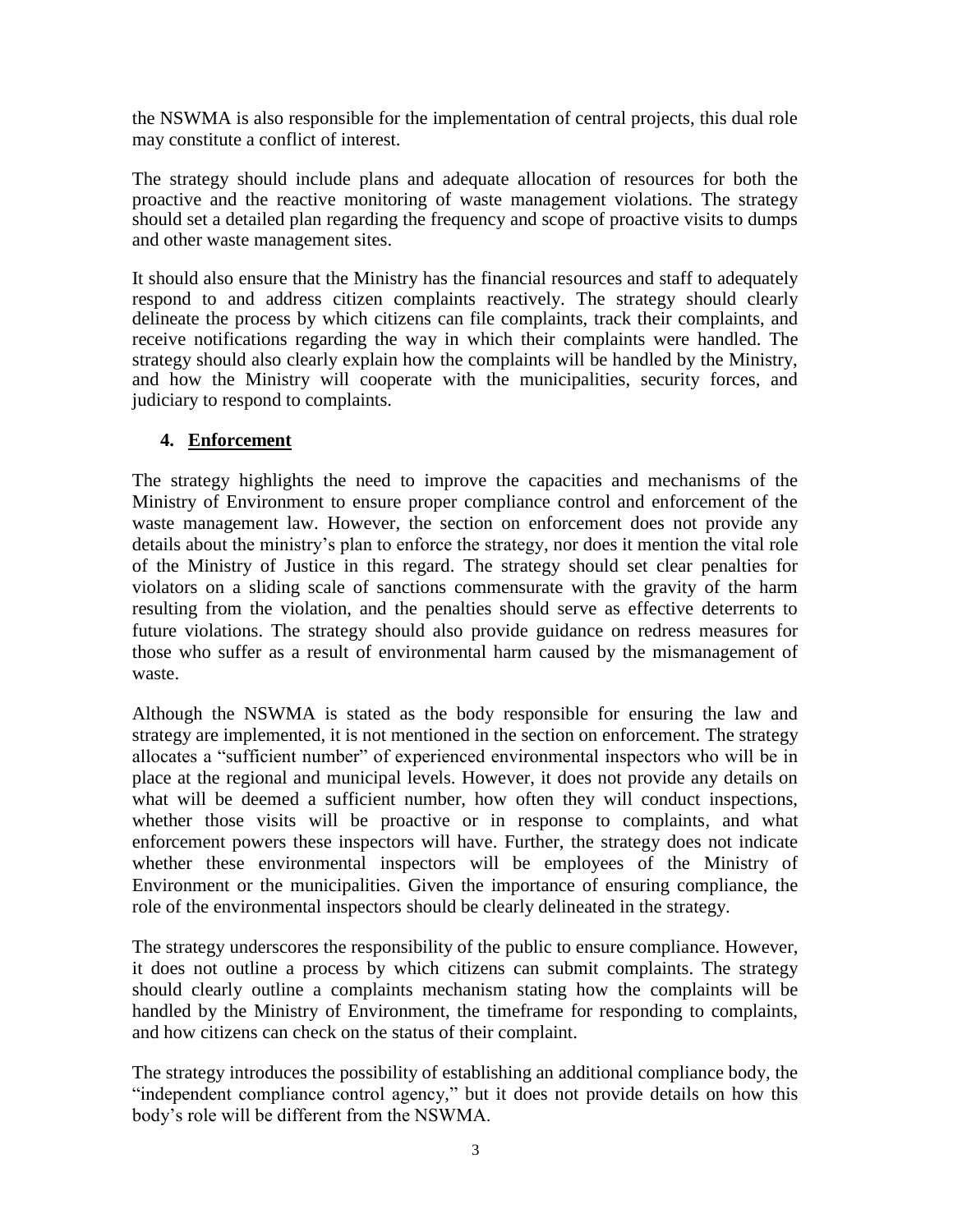# **5. Discrimination**

The strategy should combat the discrimination currently propagated by the current waste management practices.

The open dumping and open burning of waste is disproportionately taking place in lower-income areas of Lebanon. States have an obligation with respect to those who may be particularly vulnerable to environmental harm. The rehabilitation of priority dumpsites is listed in the strategy as a medium-term priority. This should be made a short-term priority, and the phrase "priority dumpsites" should be clearly defined to include open dumps where the open burning of waste is occurring in lower-income areas.

The site selection criteria listed in the strategy are very broad and do not provide any indication of the factors that the Ministry of Environment will take into account. Particular consideration should be given to the issue of discrimination when selecting sites. Waste treatment facilities should be placed in locations to minimize any environmental or health impacts, not based on the economic status of any nearby community. As such, the strategy should include concrete impact assessment tools and clear guidelines for the selection of waste treatment facilities' locations.

## **6. Public Awareness**

Although the strategy underscores the importance of public awareness, all measures related to awareness are set as medium and long-term goals. Given the importance of the public's role in waste reduction, monitoring, and enforcement, these efforts should begin immediately.

The strategy should lay out a plan, in consultation with the ministries of health and education and civil society, to design and implement public awareness programs that promote sustainable waste management practices that respect the right to health and a clean environment, while demonstrating the health risks of open dumping and burning.

# **7. Objectives and Targets**

We welcome the strategy's identification of concrete targets to be reached in the short, medium, and long-term, as this would allow for a robust monitoring and evaluation program. However, we are concerned that there does not appear to be a baseline assessment of the current indicators or an explanation of how the targets were set.

In order to enhance the credibility and feasibility of the strategy, a baseline assessment of Lebanon's current waste management indicators and a study of the capacities of existing waste management facilities and programs should be publicized. In addition, an explanation of the methodology behind the setting of the objectives and targets, given Lebanon's current indicators, would enable a better assessment of the strategy's feasibility.

This information is necessary to design a robust monitoring and evaluation program to evaluate the success of the strategy in meeting its objectives and targets.